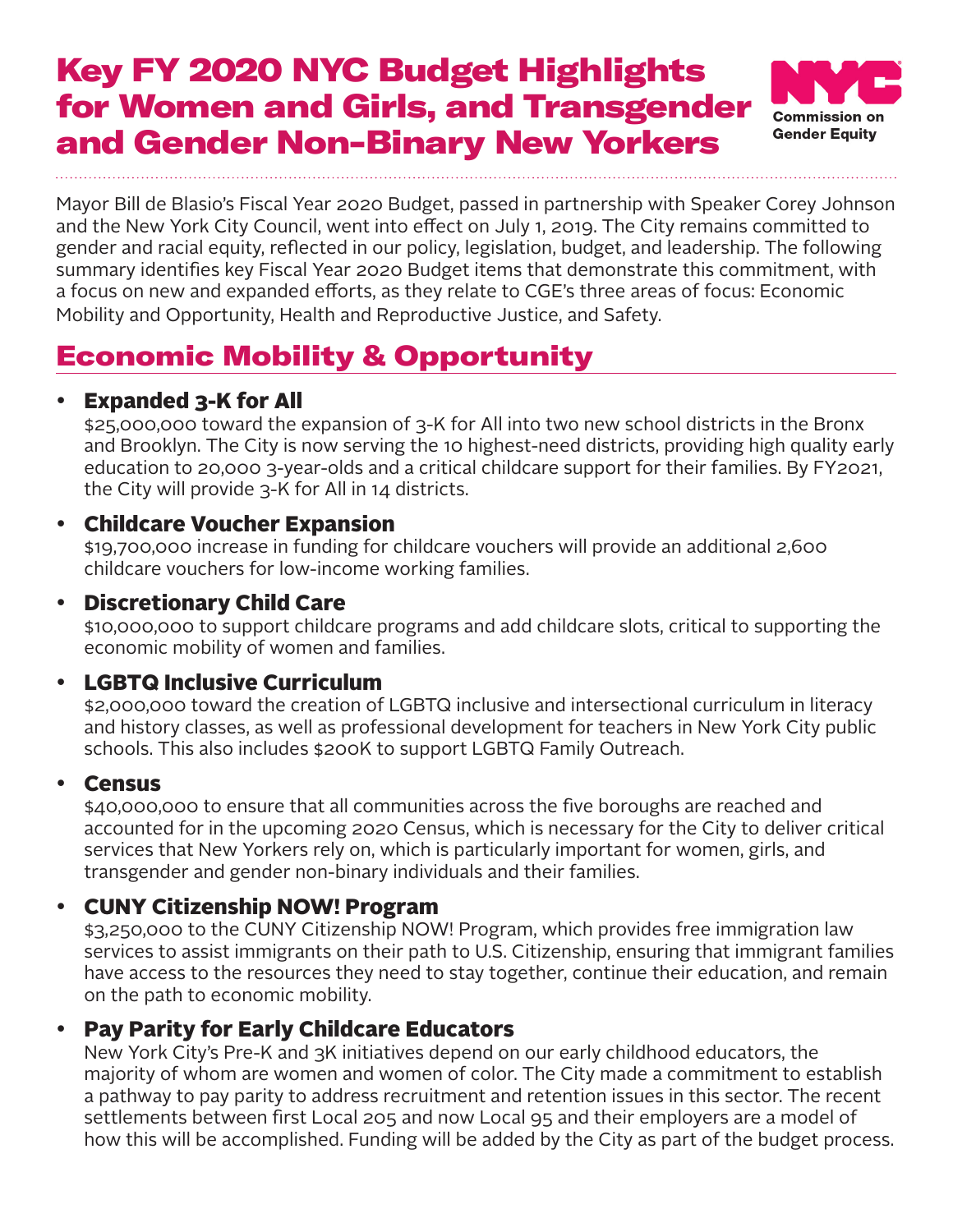## Health & Reproductive Justice

### · New York City Abortion Access Fund

\$250,000 to the New York City Abortion Access Fund, as spearheaded by the New York City Council, is the Nation's first city-government funded abortion fund and will help cover the cost of abortion for about 400 low-income people.

## · LGBTQ Community Services

\$3,725,000 to LGBT Community Services, an increase of \$2,200,000 from the prior fiscal year, which will support coordinated health and human services for LGBTQ individuals and their families.

## · Maternal and Child Health Services

\$2,200,000 toward a range of maternal and child health services and coordination efforts, including doula care and home-visiting programs, to improve maternal and infant health outcomes, particular in community districts with high infant mortality rates.

### · Reproductive and Sexual Health Services

\$595,000 toward a range of reproductive and sexual health services, including the \$250K for the NYC Abortion Access Fund, for a variety of high-risk populations including youth of color, LGBTQ individuals, and the uninsured, with the goal of empowering patients by supporting their sexual healthcare and education.

## · Healthy Aging Initiative

\$2,040,000 to the Healthy Aging Initiative, which promotes healthy behaviors and detects chronic diseases among aging New Yorkers, which is of particular importance for senior women, who face increasing health challenges as they age.

#### · LGBTQ Healthcare Outreach Workers

\$390,000 to NYC Health + Hospitals for LGBTQ healthcare training and three new community outreach workers, which will improve healthcare access and quality for LGBTQ and gender non-binary New Yorkers.

#### · LGBTQ Senior Services in Every Borough

\$1,500,000 towards a variety of LGBTQ culturally competent services for seniors in all five boroughs of New York City.

# **Safety**

## · Title IX Coordinators in NYC Public Schools

\$803,000 toward the hiring of seven new Title IX coordinators, which will help ensure that all Department of Education schools are inclusive, supportive, and free from gender-based harassment and discrimination.

## **Supportive Alternatives to Violence Encounters (SAVE)**

\$2,450,000 toward the SAVE Program, which provides wrap-around services for domestic violence victims including prevention, community training, legal representation, counseling and referrals, and expanding the scope and scale of services provided to victims.

## · Domestic and Other Violence Emergencies (DoVE)

\$9,805,000 toward the DoVE Initiative, administered by Safe Horizon, which supports a range of services including case management, crisis intervention, empowerment workshops, and legal advocacy, combatting the domestic violence crisis by expanding a range of services to ensure comprehensive access across New York City.